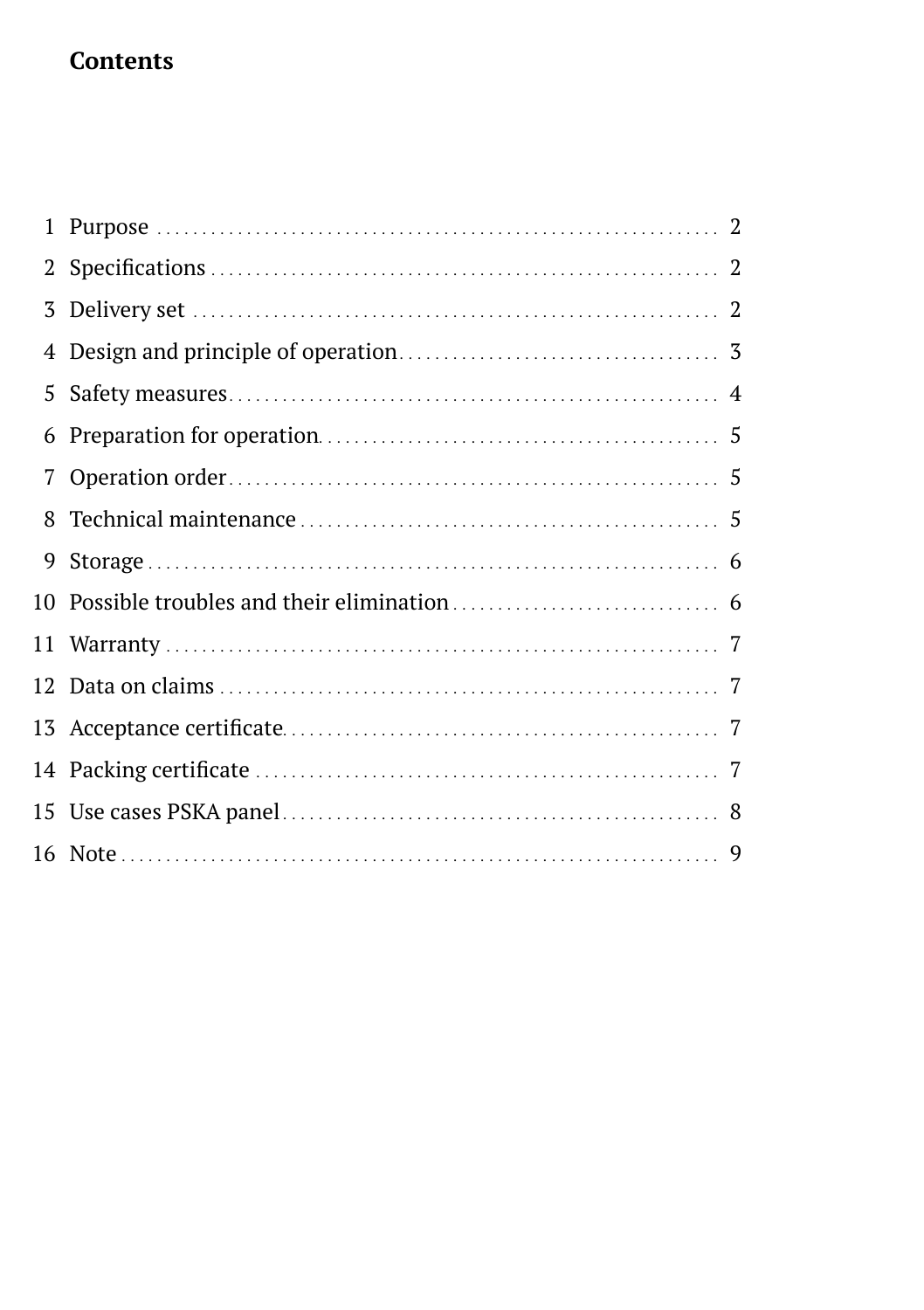### **1 Purpose**

1.1 PSKA panel is intended to control operation elastic element pressure gauges and other measuring instruments (MI) by means of comparison with reference pressure measurement instruments (RMI).

1.2 PSKA is not a MI, that is why it is required to select RMI on the basis of checking procedures of MI under check. RMI is not included in the standard supply package of PSKA panel (is supplied upon an additional order).

1.3 PSKA panel is intended for use as part of «Automated Pneumatic Calibrating System» (PSKA).

### **2 Specifications**

| Operating pressure                                 |  |
|----------------------------------------------------|--|
|                                                    |  |
|                                                    |  |
| Quantity of places for pressure measurement        |  |
|                                                    |  |
|                                                    |  |
| Overall dimensions (L×W×H), maximum 800×250×230 mm |  |
|                                                    |  |
|                                                    |  |
|                                                    |  |

### **3 Delivery set**

| Connection nut |  |
|----------------|--|
|                |  |
|                |  |
|                |  |
|                |  |
|                |  |
|                |  |
|                |  |
|                |  |
|                |  |
|                |  |

<sup>1</sup> Compressed air purity class ISO 8573-1: 6 3 1 according to GOST R ISO 8573-1-2005.

<sup>2</sup> Gaseous nitrogen of ultra high purity  $2<sup>nd</sup>$  grade according to GOST 9293-74.

<sup>&</sup>lt;sup>3</sup> Quick-disconnect connection in case of supply together with K-9, K-25, and vacuum pump. If it is supplied only PSKA panel, output — thread G¼.

<sup>&</sup>lt;sup>4</sup> In case of supply together with K-9, K-25, and vacuum pump.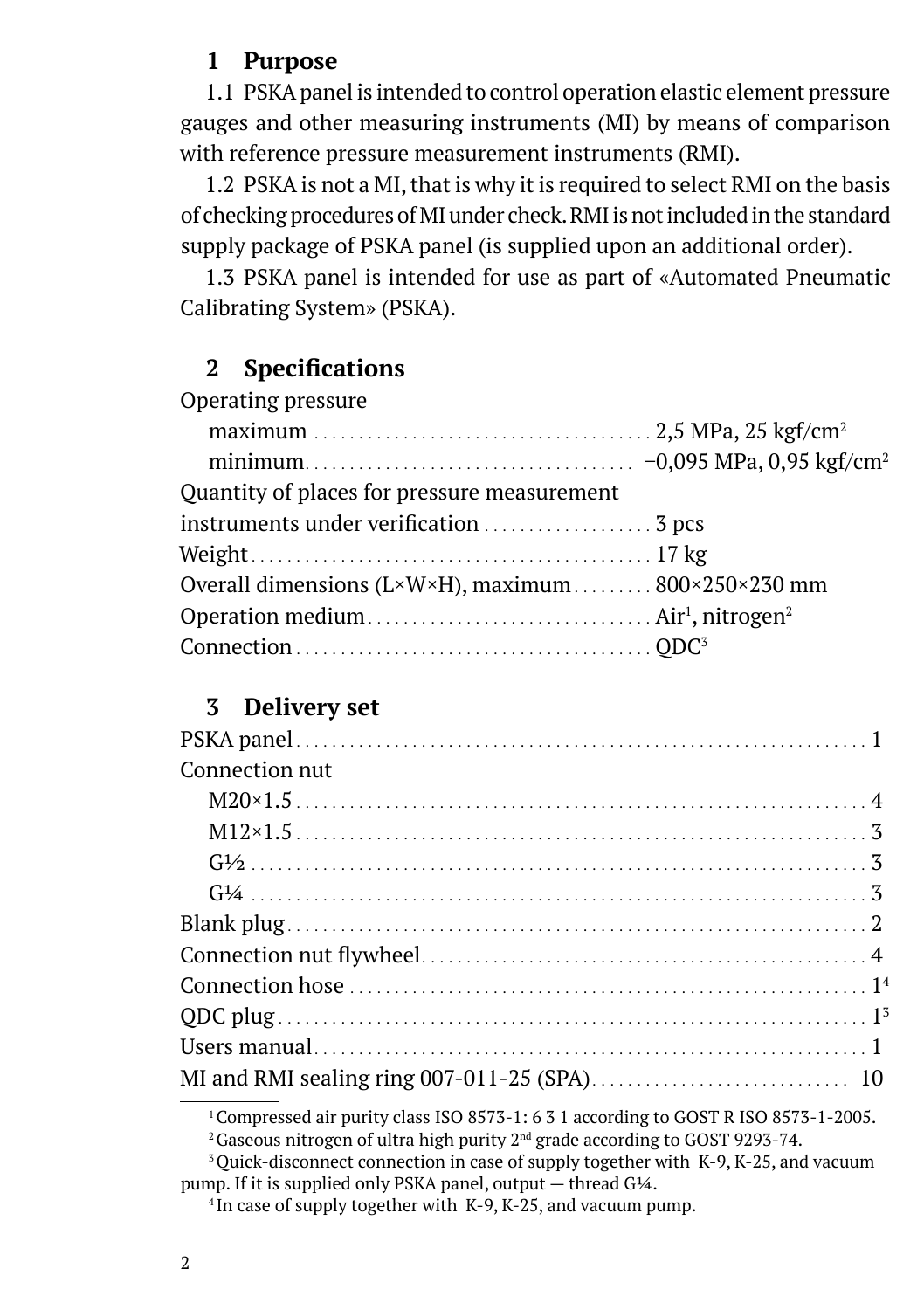## **4 Design and principle of operation**

4.1 The external view of the panel is given in fig. 2.



Fig. 2. PSKA panel, front and rear view:

 $1 - body$ ;  $2 - rack$ ;  $3 - pressure$  boost valve (underpressure reduction);

 $4$  – pressure reduction valve (underpressure boosting);  $5$  – pressure input;

 $6$  — underpressure input;  $7$  — mud collector;  $8$  — condensate drain valve

4.2 PSKA panel is made of 2.5 mm thick steel sheet and is covered with powder enamel. 4 racks 2 (fig. 2) are located at the top of PSKA panel, the 2nd from the left (is recommended) for RMI, the others — for operation MI. Valves 3 and 4 serve to increase and reduce the pressure. Quick disconnect connections 5 and 6 are located at the rear side (in case of supply together with K-9, K-25 and vacuum pump. If it is supplied only PSKA panel, output  $$ thread G1/4) for connection of pressure or underpressure source. Also there is a window for mud collector 7 maintenance at the rear side. Valve 8 serves to drain condensate from the mud collector.

PSKA panel pneumatic diagram is presented in figure 3. On the diagram it is seen that the delivery pipe approaches to the rack higher than drain pipe, that is way the possible condensate of the manometer under verification will enter into collector 6, an then into mud collector 7. The air moving direction, no matter what source (pressure or underpressure) PSKA panel is working with, will be always the same as it is shown by arrows in the diagram.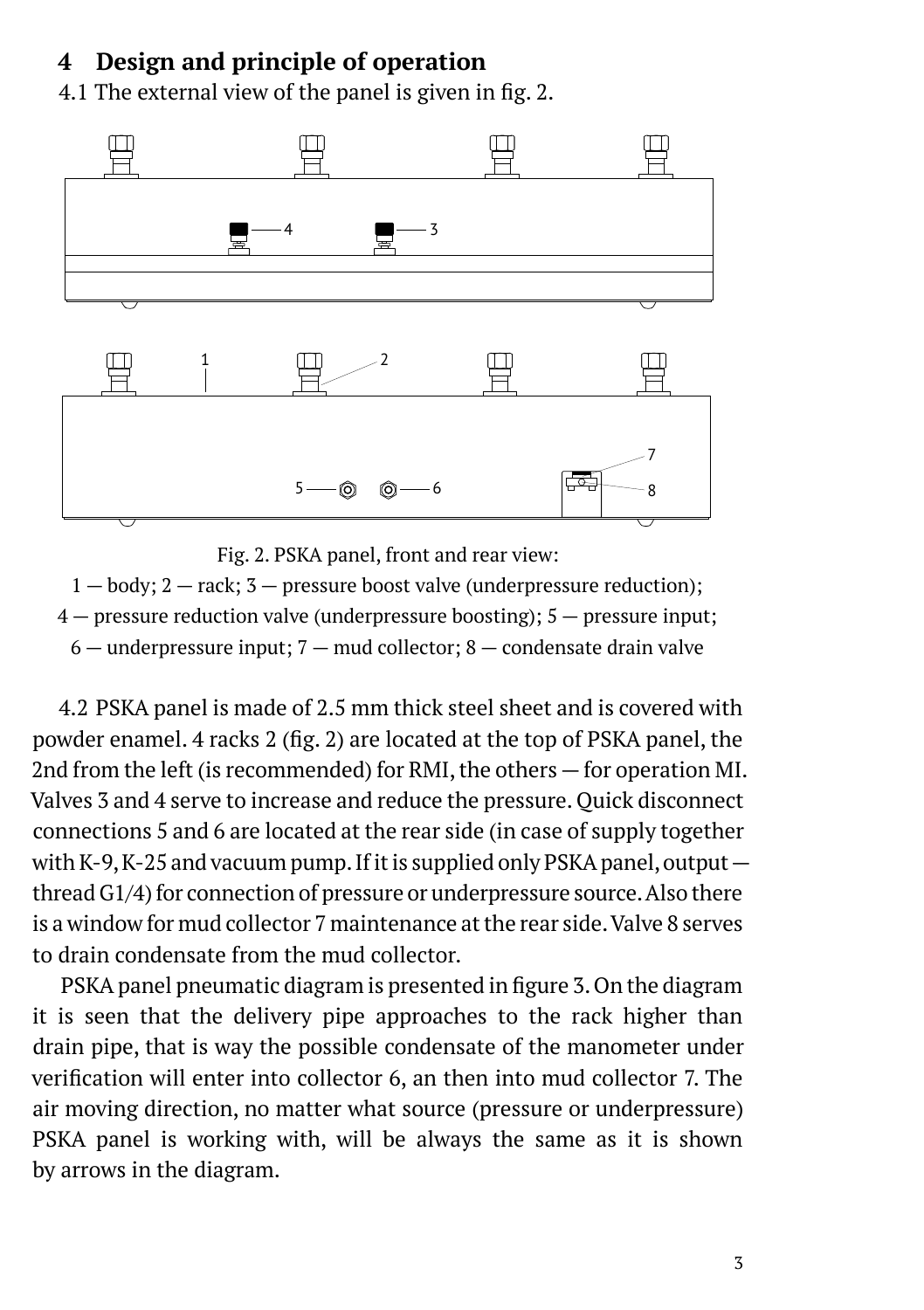

Fig. 3. PSKA panel pneumatic diagram:

 $1 -$  rack;  $2 -$  choke;  $3 -$  pressure boost valve (underpressure reduction);  $4$  – pressure reduction valve (underpressure boosting); 5, 6 – connecting collectors;  $7 -$  mud collector;  $8 -$  pressure input;  $9 -$  underpressure input

### **5 Safety measures**

#### **Attention**

This section is intended to provide safe operation of the personnel, preservation of PSKA and measuring instruments used with it.

5.1 *It is prohibited* to use PSKA panel for operations not indicated in this manual.

5.2 Check that MI are clean and that connecting fittings are serviceable before the installation of the MI under verification.

5.3 Use only standard sealing rings.

5.4 Tighten the connection nuts by hand against the notable stop.

5.5 Shut down the pressure boost (reduction) valve applying slight force not to damage plastic valve seat guide.

5.6 *It is prohibited* to exceed the pressure indicated in PSKA panel manual.

5.7 Remove instruments from the device only after complete pressure reduction.

5.8 Switch pressure (underpressure) sources only at complete pressure reduction (underpressure) in the supply main.

5.9 *It is prohibited* to incline PSKA panel without cleaning preliminarily the mud collector according to items 8.4, 8.5, because the condensate containing in the mud collector can enter into valves 3, 4 (fig. 2) and worsen its characteristics.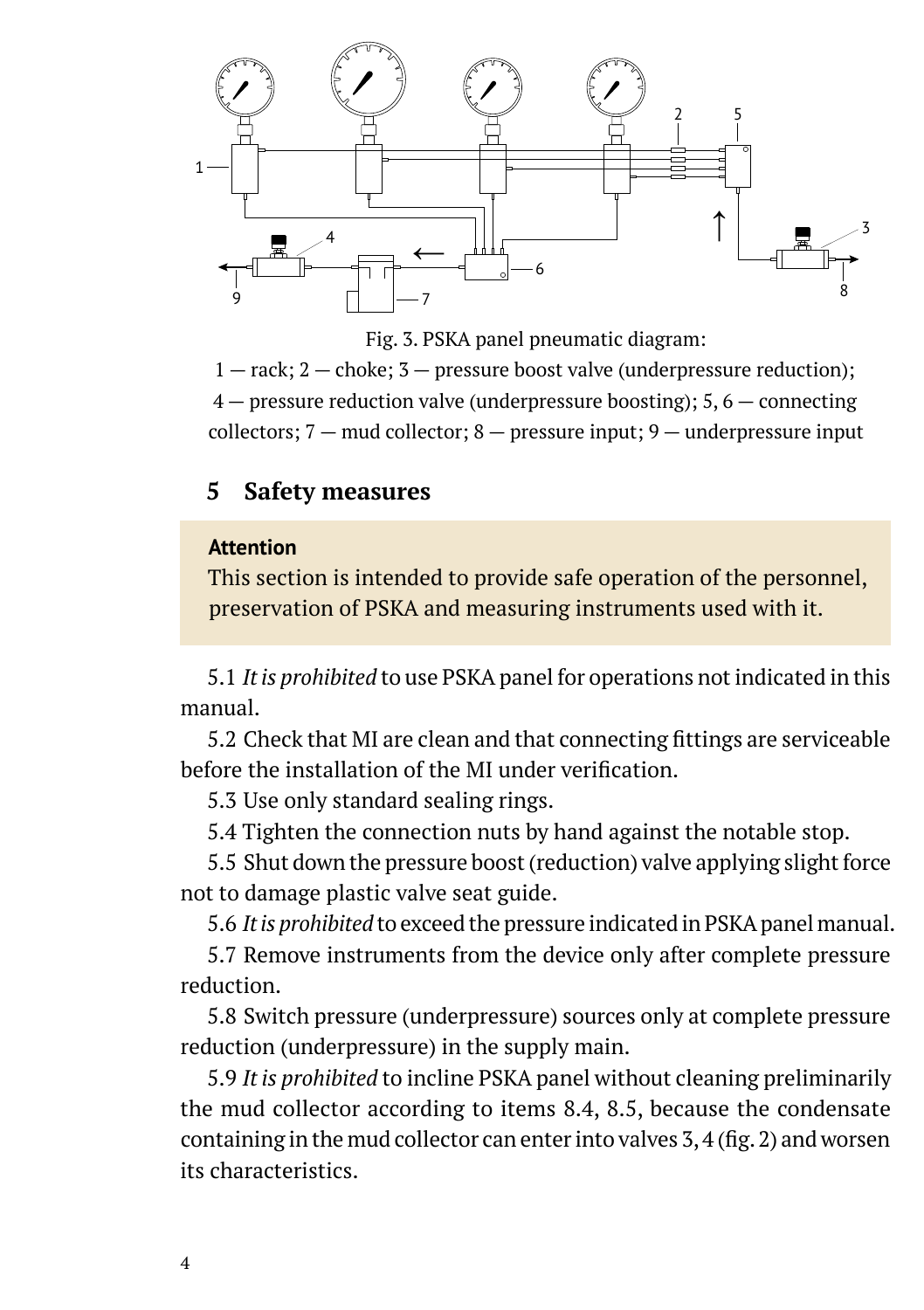## **6 Preparation for operation**

6.1 Unpack PSKA panel and wipe it with clean rags.

6.2 Install PSKA panel on the table and check smoothness of movement of valves and connection nuts.

6.3 Install sealing rings on racks.

6.4 Install blank plugs (if necessary).

# **7 Operation order**

7.1 Operation with gauge pressure source.

7.1.1 Connect the pressure source to input 5, leave input 6 free

7.1.2 Shut down both valves.

7.1.3 Install RMI and MI.

7.1.4 Supply pressure to PSKA panel

7.1.5 Open gently pressure boost value 5 and check the pressure value.

7.1.6 When the pressure achieves the preset value, shut down the valve.

7.1.7 To reduce the pressure, open gently valve 4 and check the pressure value.

7.1.8 When the pressure achieves the preset value, shut down the valve.

7.1.9 After the end of the verification reduce completely the pressure, remove the MI

7.2 Operation with underpressure source.

7.2.1 Connect the underpressure source to input 6, leave input 5 free.

7.2.2 Shut down both valves.

7.2.3 Install RMI and MI.

7.2.4 Supply underpressure to PSKA panel.

7.2.5 Open gently underpressure boost value 4 and check the underpressure value.

7.2.6 When the underpressure achieves the preset value, shut down the valve.

7.2.7 To reduce the underpressure, open gently valve 5 and check the pressure value.

7.2.8 When the underpressure achieves the preset value, shut down the valve.

7.2.9 It is recommended to leave valves opened in between calibratings.

# **8 Technical maintenance**

8.1 To maintain PSKA panel in operation condition it is required to perform daily and routine maintenance.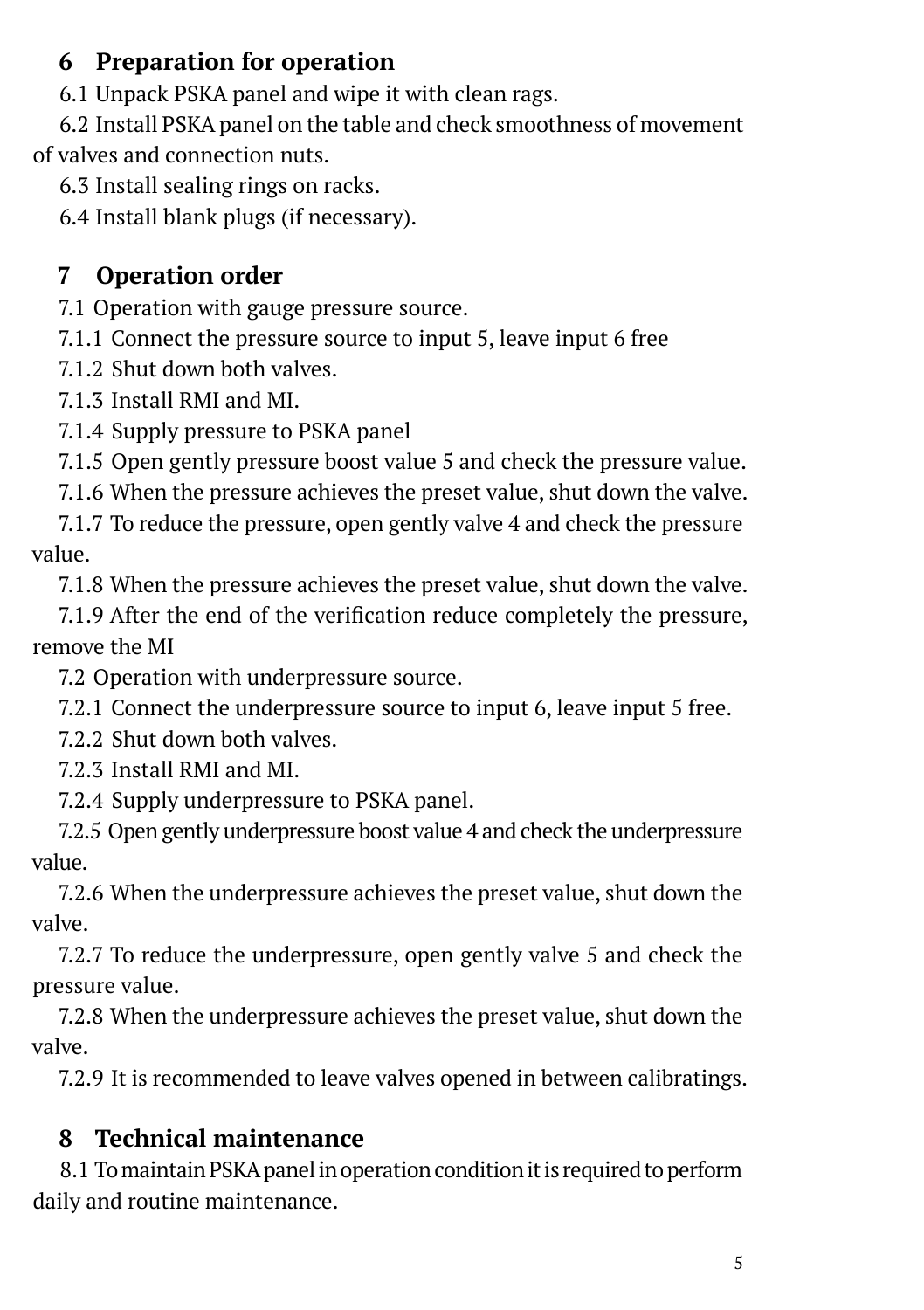8.2 During daily maintenance it is required to perform visual inspection, clean it from dirt and dust using dry rags. Check the integrity of racks rubber seals, if they are damaged  $-$  it is required to replace them. Check the presence of grease on threaded part of valves 2 (fig. 4), in case of its absence or insufficient quantity, lubricate it using consistent grease LITOL — 24 GOST 21150-87.

8.3 During the routine maintenance clean the mud collector, for this purpose:

8.3.1 Create the pressure of 5-8 bar in the panel and discharge sharply the pressure 4 (fig. 2). In this case, the major part of the condensate generated in pipes of PSKA panel will come into the mud collector.

8.3.2 Unscrew screw 8 and drain the condensate, having put preliminarily flat container.

8.4 Perform the routine maintenance as may be necessary, but not less than 1 time every 3 months.

### **9 Storage**

9.1 PSKA panel storage in laboratory conditions. In case of PSKA panel storage in laboratory conditions it is required to wipe it using clean rags and cover it with plastic cap.

9.2 PSKA panel storage in warehouse room. Prior to install the panel for warehouse storage it is required to wipe it using dry rags, perform routine maintenance according to items 8.4, 8.5 and pack it in factory package (or its analogue). Store PSKA panel in dry heated room at air temperature of +5°С minimum and at relative humidity of 80% maximum.

| Trouble                              | Cause                                                   | <b>Elimination</b>                            |  |
|--------------------------------------|---------------------------------------------------------|-----------------------------------------------|--|
| Drop of pressure at<br>closed valves | Damaged sealing ring under the<br>manometer             | Replace the sealing ring                      |  |
|                                      | Damaged end surface of the<br>manometer fitting         | Replace or repair the<br>manometer            |  |
|                                      | Break of airtightness of the valve<br>seal              | Tighten connection<br>bushing $2$ (fig. $3$ ) |  |
| Heavy rotation of the<br>valve       | Heavily tightened connection<br>bushing $2$ (fig. $3$ ) | Loosen the connection<br>bushing              |  |

## **10 Possible troubles and their elimination**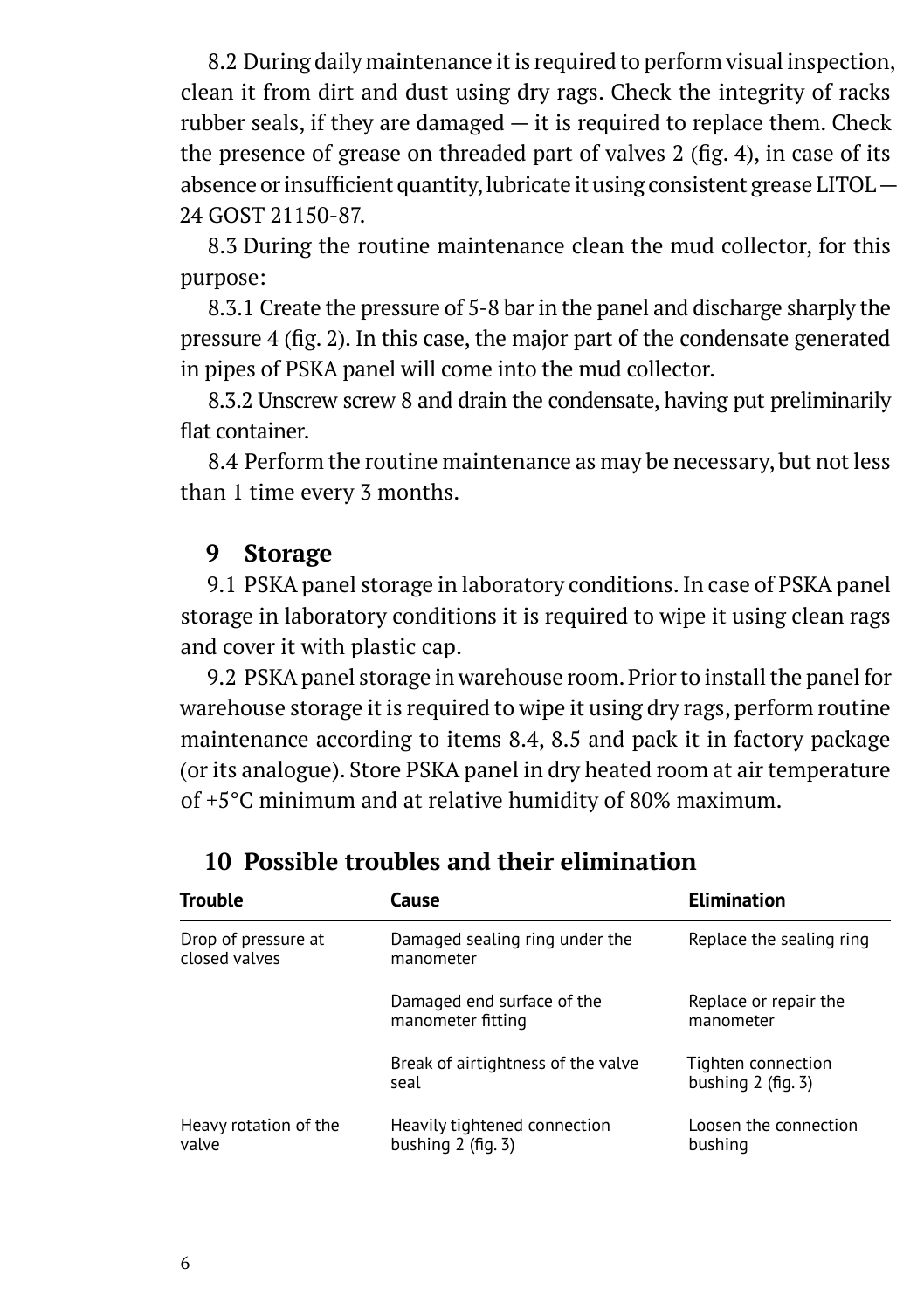

Fig. 3. Valve:  $1$  — pressure bushing;  $2$  — valve needle thread;  $3$  — handle

### **11 Warranty**

11.1 The manufacturer guarantees the compressor operation provided that operation, storage, and transportation conditions are observed.

11.2 Guaranteed operation period — 18 months.

11.3 Guaranteed warehouse storage period  $-6$  months.

11.4 Average service life — 8 years minimum.

## **12 Data on claims**

In the case of gauge deadweight tester fault, the user should draw up a report about the necessity in repair and about its dispatch to the Manufacturer's address: 2nd Paveletskaya st., 36, Chelyabinsk, 454047, Russia Federation, Alfapascal LLC, phone: +7 (351) 725-74-50, e-mail: q@alfapascal.ru.

## **13 Acceptance certificate**

Automated pneumatic calibrating system (PSKA) serial number corresponds KD AP.038.000.000 and is qualified fit for operation.

|  | Date of manufacturing |
|--|-----------------------|
|  |                       |

Responsible person

Signature Surname

Stamp

# **14 Packing certificate**

Automated pneumatic calibrating system (PSKA) serial number \_\_\_\_\_ was packed in Alfapascal in accordance with KD AP.038.000.000.

Packing date

Responsible person

Signature Surname

Stamp